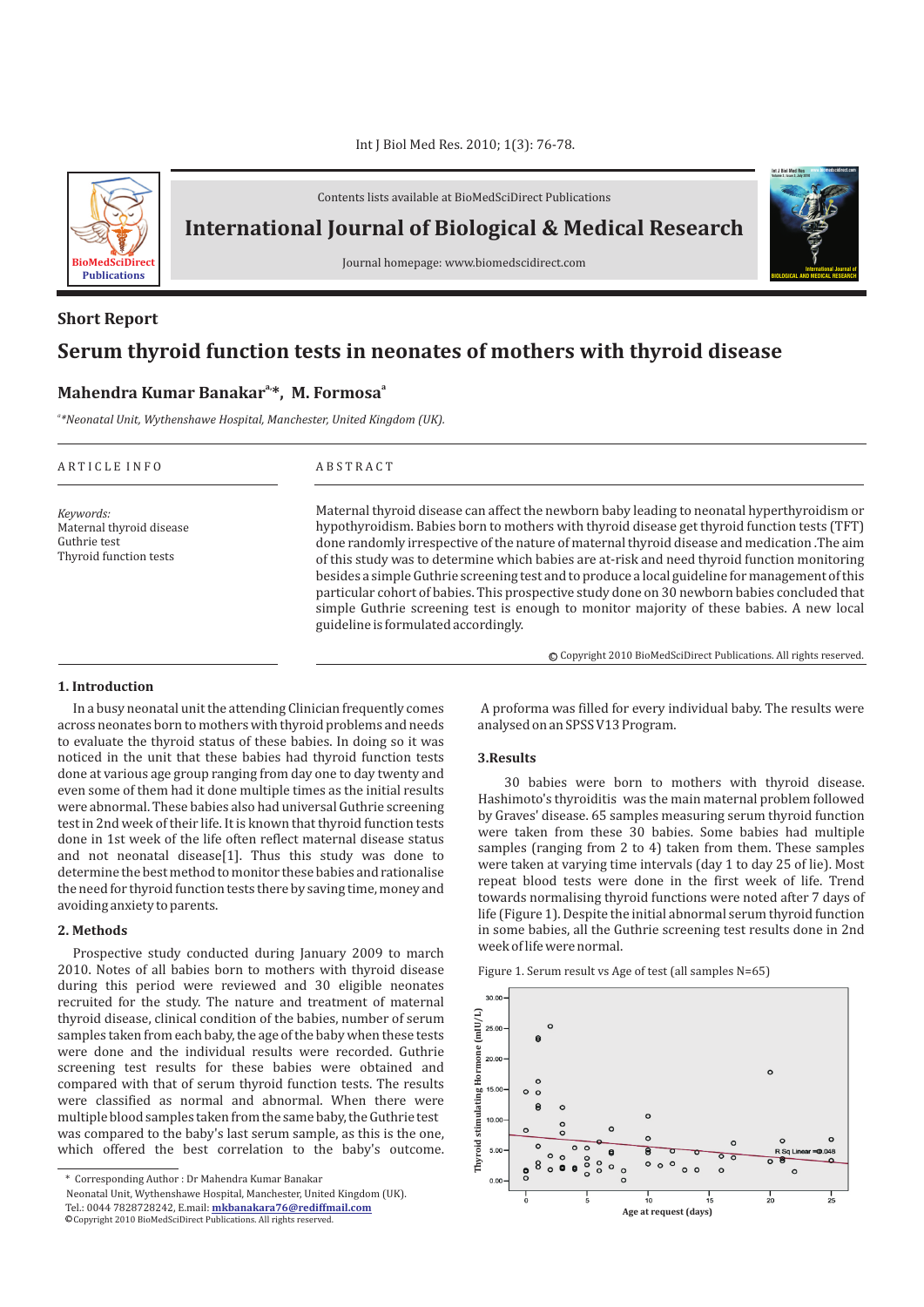## **4. Discussion**

Neonatal hyperthyroidism is usually caused by transplacental passage of thyroid stimulating immunoglobulin (TSIs) from mothers with Graves' disease or Hashimoto's thyroiditis[2]. Maternal hypothyroidism is usually due to Hashimoto's thyroiditis(auto-immune) and the mother may be producing thyroid inhibiting or rarely thyroid stimulating antibodies, so the baby may develop transient hypothyroidism or very rarely hyperthyroidism. If maternal hypothyroidism is due to congenital aplasia or hypoplasia of the thyroid gland, there is only a slightly increased risk of the baby developing hypothyroidism [2, 3].

The study showed that serum thyroid function tests (65 samples from 30 babies) were generally abnormal (TSH>5 mIU/L) and thus not interpretable if done early (less than 6 days of life). Serum thyroid function tests tended to normalise spontaneously to within accepted reference ranges in the second week of life. Guthrie screening tests were normal in all the babies includingthose who had abnormal serum thyroid function tests in first week of their life. These two observations suggest that indiscriminate.

serum thyroid function tests in first week of life in low risk babies are counterproductive as abnormal results prompt repeat tests and unnecessary anxiety to parents and clinician. On follow up all the babies were euthyroid with a normal clinical outcome.

## **5. Conclusion**

Tough this study includes babies born to mothers with various thyroid disorders, babies themselves are either at risk of developing hypothyroidism or hyperthyroidism. The guideline (Table 1) Provide an approach to evaluation of these babies. Only the babies who are at risk of developing hyperthyroidism may need thyroid function tests in first week of life. Clinical monitoring and Guthrie tests may be enough to monitor low risk babies. This study is an effort made to rationalise Serum thyroid function tests in babies born to mothers with various disorders and to discourage the practise of ordering indiscriminate thyroid function tests. Recommendations from this study are limited by small number of the study group and hence more studies of this nature are needed. It is also worth to include free T4 levels along with TSH levels to evaluate the results of such studies.



Table 1. Suggested Guide for Investigation of Babies of Mothers with Thyroid Disease